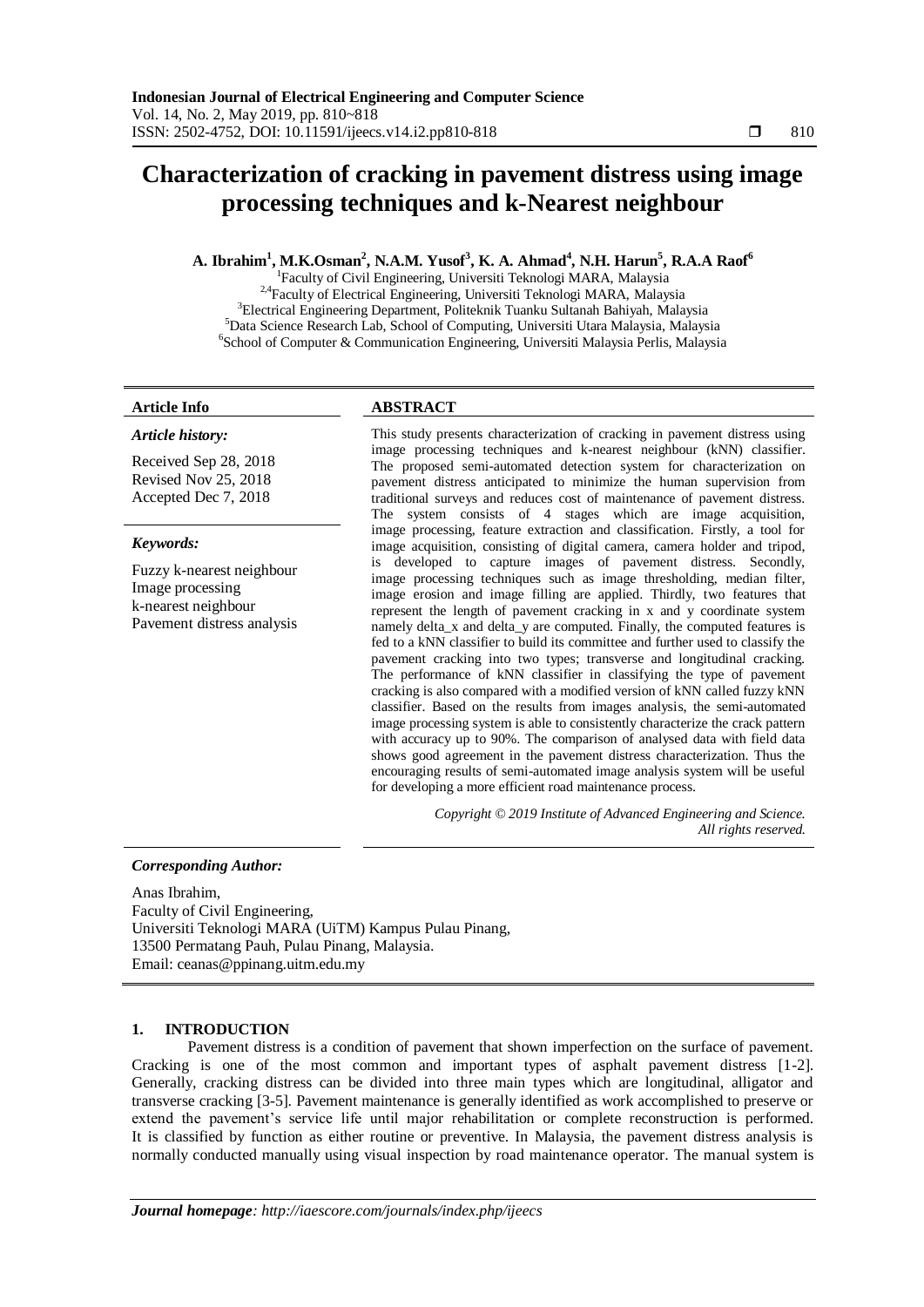costly, hazardous to the operator and expensive due to the longer hours of assessment by operator [6]. Therefore there is a need to develop a more efficient automated system to perform pavement distress analysis. Hence the application of artificial intelligence (AI) was explored to assist in characterization of pavement distress. AI system needs very minimal labour to verify the cracking pavement distress that allows faster decision to be made in selecting suitable treatment method.

From the previous works, most of existing methods of AI for identifying defects on pavement surface are based on characteristics of crack. They consider that crack pixels are darker than the ones that surround them. Different researcher used fixed threshold to detect dark pixels (cracks). As a key approach of crack detection, thresholding can affect the efficiency of image segmentation during the image processing [7]. Although there are many methods to compensate the crack and remove the noise, a good thresholding method is needed to obtain a clear binary image. A several image enhancement techniques, smoothing, low-pass filtering, sharpening were compared by research of Rababaah [7 and the best result was using the Median filter after thresholding. Median filtering can be used to reduce the noise while preserving much of the details in the image. Essentially, there are a few ways to controlled condition of an image at image acquisition stage. For example, [7] applied the technique on pavement survey vehicles by modified the back of the Mobile Laboratory with attached a digital camera, as depicted in Figure 1. It permits high speed surveys of geo-referenced digital images of the pavement to be made by integrating the GPS and the digital image data acquisition system.



Figure 1. Pavement survey vehicle [6]

Another method to extract binary image is to use an adaptive fuzzy thresholding where it can identify pavement distress from original images. Saar and Talvik [8] found the main idea behind this method is based on the fact that crack pixels in pavement images are both continuous and darker than their surroundings. Figure 2 shows an example of threshold process where at the left is an original image and at the right is image after threshold process.



Figure 2. Original (left) and threshold (right) image [7]

Most recent, Banharnsakun [6] combines artificial bee colony (ABC) algorithm and artificial neural network (ANN) called "ABC-ANN" for crack type classification. Thresholding method based on ABC algorithm was initially used to partition captured images into two regions, distressed and non-distressed regions based on a thresholding method. Then, three features namely vertical distress measure, horizontal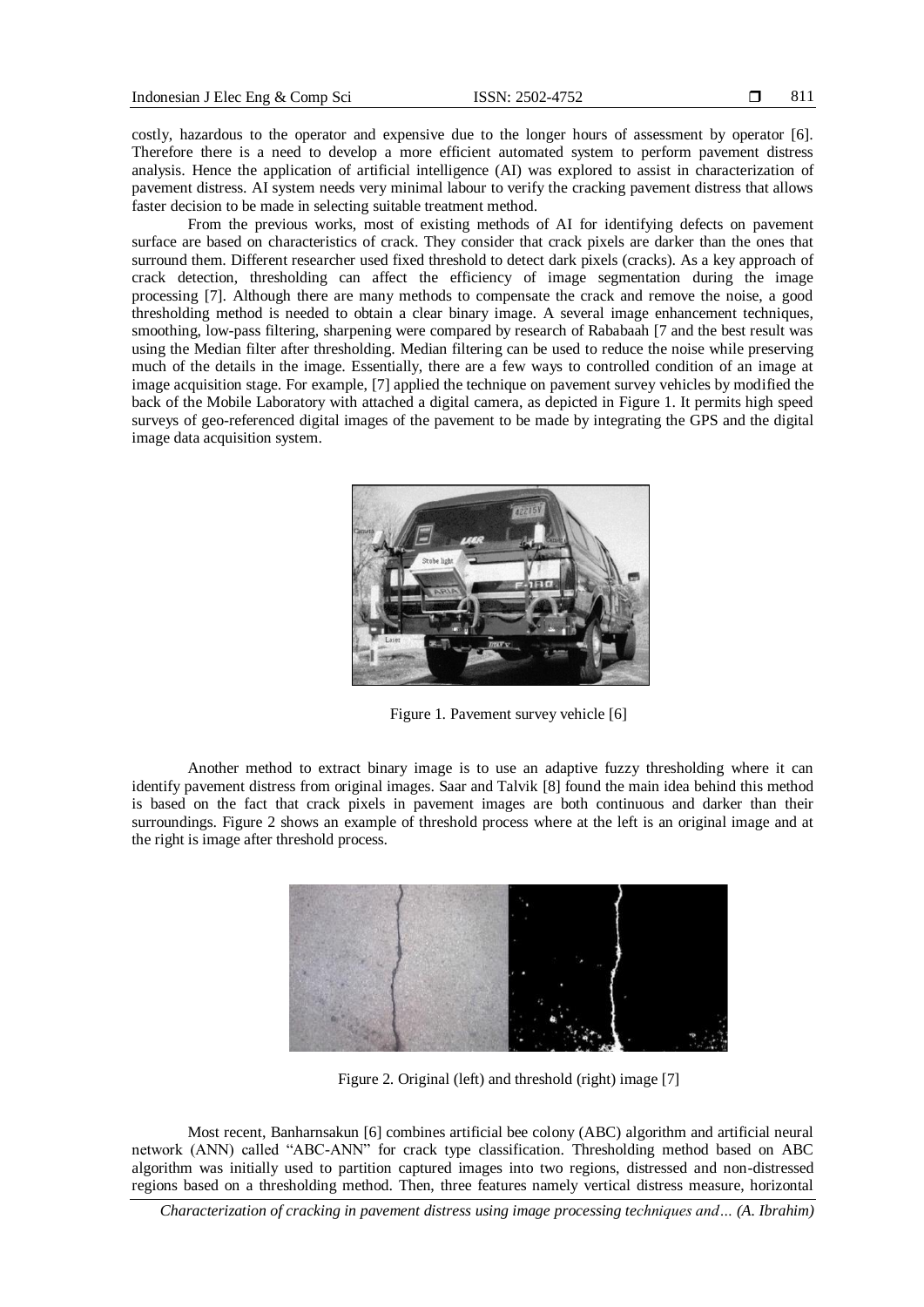distress measure and total number of distress pixels, are computed from the distressed region. Finally, an ANN is used to classify these input features into three types, transversal crack, longitudinal crack, and pothole. By using the proposed method, the author claimed to achieve 20 % increase compared to the existing algorithm.

This study proposed to use k-nearest neighbor (kNN) and fuzzy k-nearest neighbor (fuzzy kNN) to classify crack types. Both classifiers were selected due to very simple, require less data and reported to have highly efficient and effective in solving classification problems [9-11].

#### **2. RESEARCH METHOD**

The research methodology consists of four (4) parts namely image acquisition, image processing, feature extraction and classification. Figure 3 shows the flowchart methodology of this study.

#### **2.1. Image Acquisition**

In this process, pictures were taken by using a digital camera during daylight with its optical perpendicular to the road surface and its lateral edge parallel to the axis. Image of pavement distress was collected from surrounding area of UiTM Cawangan Pulau Pinang and arbitrary streets in Pulau Pinang which will be used for this project. To get a good result, the image must be clear image with cracks without any obstacle such as shadow, sand inside the crack or any unwanted things that will disturb the image processing. Referring to [7], to keep the picture maintain consistent, reliable and systematic, some precaution must be considered during image acquisition:



Figure 3. Flowchart of the proposed research methodology

- a) Illumination: For better quality, image capturing is conducted during a bright day and at similar timing for consistency. Image brightness and contrast will affect the process reading to detect type of crack. Therefore, illumination is an important to ensure the image will captured with a good quality for image processing data.
- b) Distance from the camera to the pavement: The distance is fixed at the same level during taking a picture of pavement distress. It will affect the size of crack and the relative gabs between crack object to detect and classify the type of crack.
- c) Expert Validation: Get a consulted and approved from the expert to develop a correct way of data collection technique to get an accurate result.

Based on the abovementioned precautions, the tool has been built as shown in Figure 4. In order to obtain consistent, reliable and efficient images collection, the digital camera is mounted on a camera holder with consistent height distance of 80cm from the pavement surface. The image capturing process was performed during daylight at similar timing from 8.00 am to 11.00 am. For a better result, data collection at noon starting from 12.00 pm until 3.00 pm was avoided to minimized shadow interruption.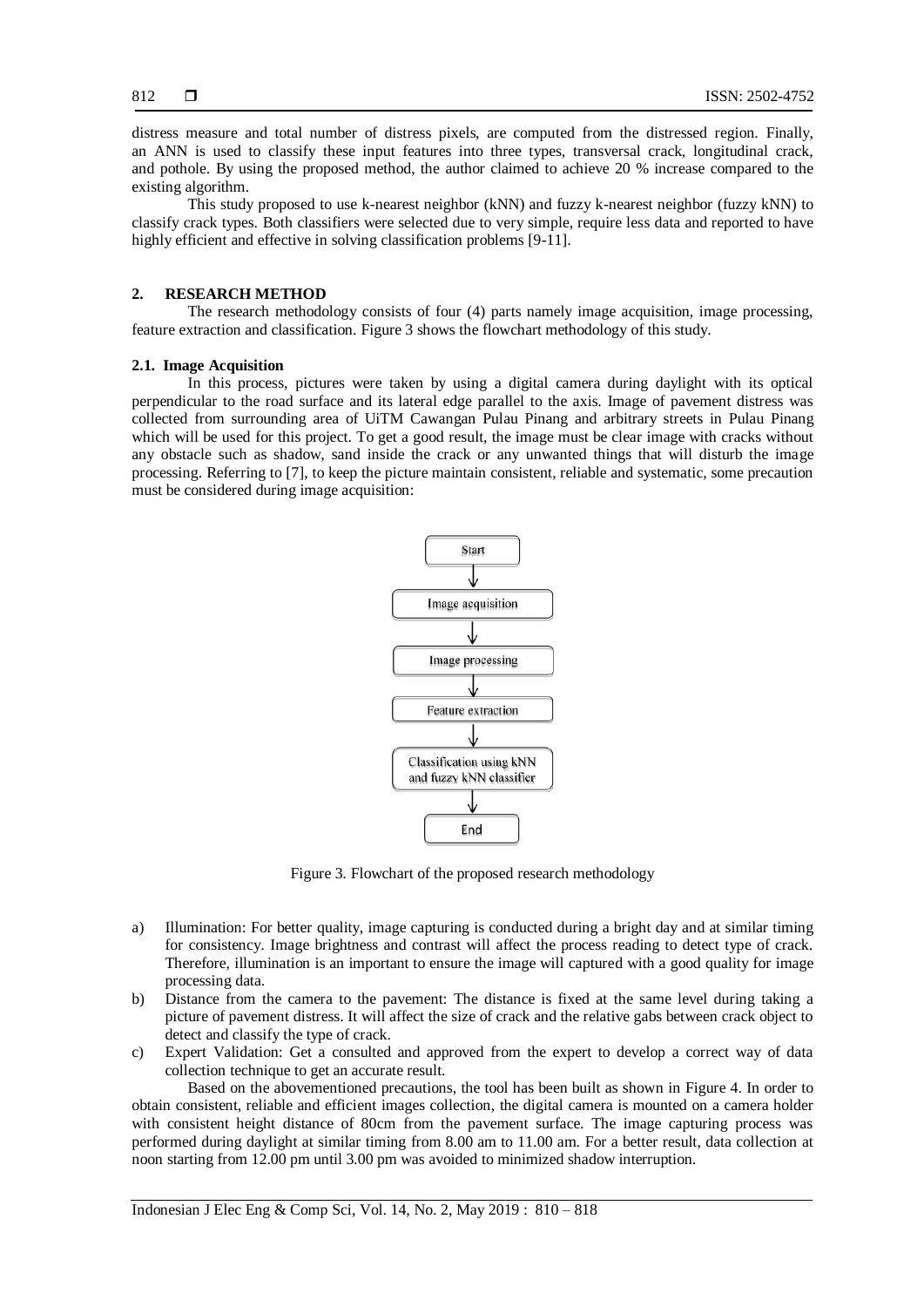

Figure 4. Tool for image acquisition

#### **2.2. Image Processing**

Image processing is an important stage for this application system with several processes that must be through to get a result. A simple image processing was unable to give an accurate reading to the image that we want to process due to the size of image is too large, non-uniform lighting or weather conditions or the contrast of image is in low quality. Just because of this problem crack that presence on the road surface cannot be detect or classify. Hence, image processing will be used to enhance the image so that it can be process based on what we want for the result. The image processing techniques was implemented using MATLAB Image Processing Toolbox.

The proposed image processing steps in this study is described as a process that involved RGB to grayscale image conversion, image segmentation, median filter, image erosion, image filled and image remove small area. The analysis of image was start with uploading images to MATLAB program. Next, the RGB to grayscale image conversion was applied to reduce computational quantity and complexity during thresholding.

Image segmentation means process to divide the image into object and background. In this study manual image thresholding was selected due to the problems of images with different condition and illuminations. The process is achieved by gradually increase the threshold value, *t* from zero to the value that can visually eliminate most of the background and retaining most of the object (pavement crack) in the image. Then, the median filter takes place which means process of reduces of noise of image. Subsequent, image erosion was implemented to the resultant image and image filled was used to fill a holes on object of image to get a sharp of object image. Lastly, the process of remove unwanted image using image remove small area and that is the resultant image for image processing stage.

#### **2.3. Feature Extraction**

This process is considered as process of converting the given data into classifier acceptable format and for the classification task are computed for the normalized images. The image is to be represented into relevant features for recognition process, so that the classifier is applied to recognize the object. This feature is useful in finding the length of major axis and minor axis by propose *delta\_x* and *delta\_y* to classify type of crack. If the size of *delta\_x* is greater than *delta\_y* it is means the type of crack pavement is transverse crack. Other than that, if the size of *delta*  $y$  is greater than *delta*  $x$  it is means the type of crack pavement is longitudinal crack. Figure 5 shows the MATLAB source code to calculate *delta\_x* and *delta\_y.* The program starts by finding all the pixels coordinates that representing the object (the white pixel) in BW image. Then, the maximum and minimum coordinate of y-axis and x-axis is determined using *max*( ) and *min*( ) functions. Finally the *delta\_x* and *delta\_y* are determined by finding the difference between the maximum and minimum coordinates.

```
[y, x] = \text{find}(BW);x1 = min(x); x2 = max(x);y1 = min(y); y2 = max(y);delta_x = x^2 - x^1;
delta_y = y2 - y1;
```
Figure 5. MATLAB source code to determine *delta\_x* and *delta\_y*

*Characterization of cracking in pavement distress using image processing techniques and… (A. Ibrahim)*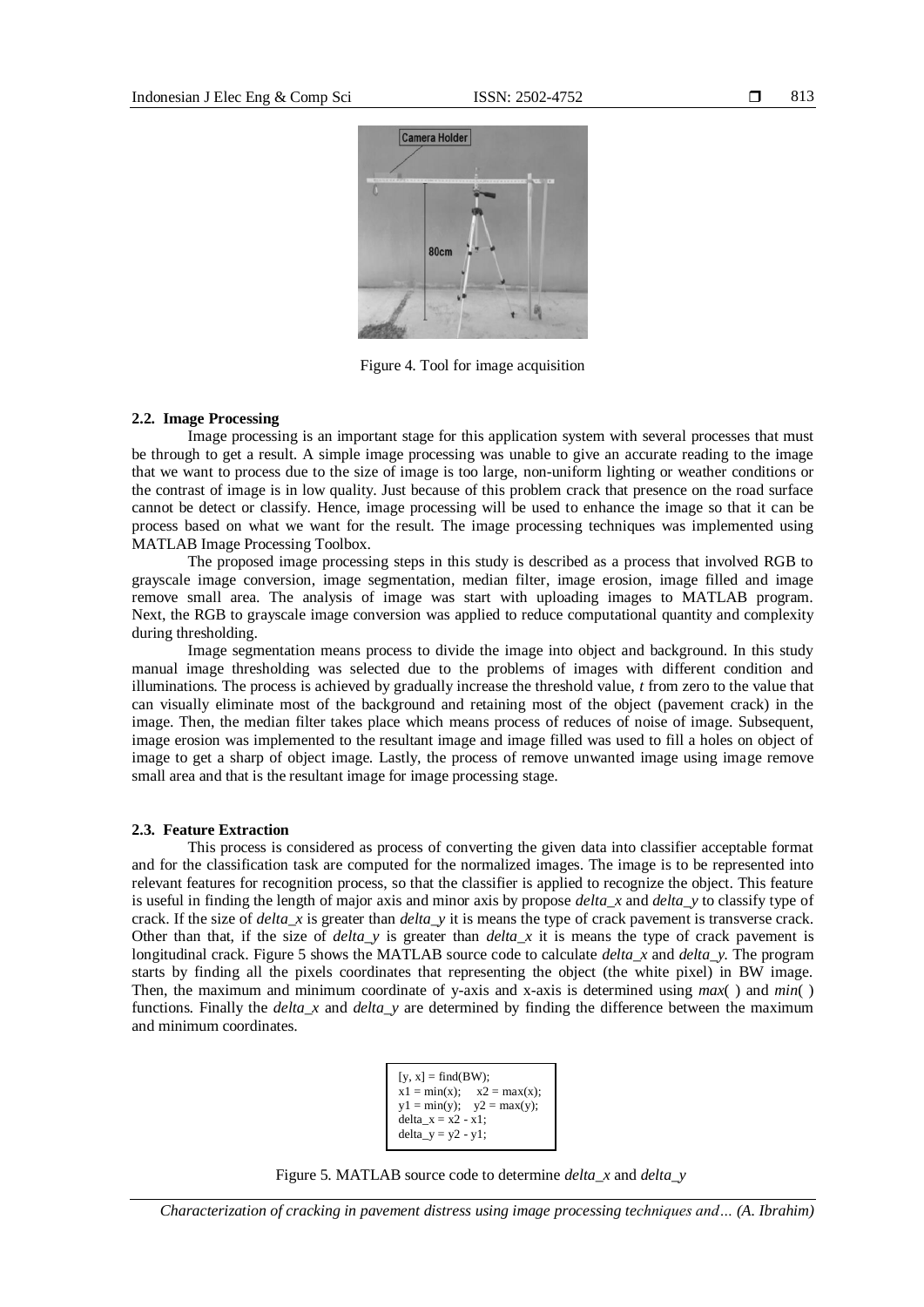#### **2.4. Crack Classification using kNN and Fuzzy kNN Classifier**

The last part is classification stage which is performed using kNN and fuzzy kNN classifiers. The kNN classifier is one of the classifier that are very simple to understand but work incredibly well in practice and become well known nowadays in the pattern of classification procedure. This method has been used in many applications in the field of data removal, numerical pattern recognition and many others. The kNN classifier is widely use in the pattern recognition community due to its good performance in practical application. KNN classifies an object based on closest training examples by a majority vote of its neighbour.

The fuzzy kNN classifier is a modified version of kNN classifier. The fuzzy k-nearest neighbour algorithm assigns class membership to a sample vector rather than assigning the vector to a particular class as in the kNN [13]. No arbitrary assignment is the advantages are made by the algorithm. In addition, a level of assurance to accompany the resultant classification had been provided from the vector's membership values. In both methods, the number of nearest neighbor, *k* is usually set to odd values (3, 5, 7, 9, etc.) to ensure there is no equal number of example is selected.

In this study, the kNN and fuzzy kNN target (cracking type) is assigned 1 as longitudinal crack and 2 as transverse crack. Example of longitudinal and transverse crack is illustrated in Figure 6. Both types are the most common pavement distress type encountered during road survey. Meanwhile, the number of nearest neighbor  $k$  is set similar to 3 for both kNN and fuzzy kNN classifiers. The value was determined experimentally and found to be the sufficient in classifying the pavement cracking types.





Figure 6. Types of crack classified using kNN and fuzzy kNN algorithm

#### **3. RESULTS AND ANALYSIS**

During image acquisition step, a total of 150 images (75 transverse crack and 75 longitunidal crack) were captured in different areas. Example of the captured images are shown in Figure 7.



Figure 7. Examples pavement crack images capture using the image acquisition system.

It can clearly be seen that the pavement crack pixels are usually darker than the surrounding pixels. However, the surrounding pixels were found to have different intensities in different images. This is due to inconsistency in lighting conditions and non-uniform pavement surface. The problems will result in difficulty in achieving satisfactory image segmentation results and further lead to misclassification of pavement cracks.

The study proposed to use manual thresholding to overcome the problem. The manual thresholding is performed by gradually increase the threshold value, *t* from zero to the value that can visually eliminate most of the background and retaining most of the object (pavement crack) in the image. Figure 8(a) gives an example of pavement crack image and Figure 8(b) is the resultant image after applying the manual threshold (*t=*0.29). Table 1 gives the minimum, maximum and average threshold value selected during the manual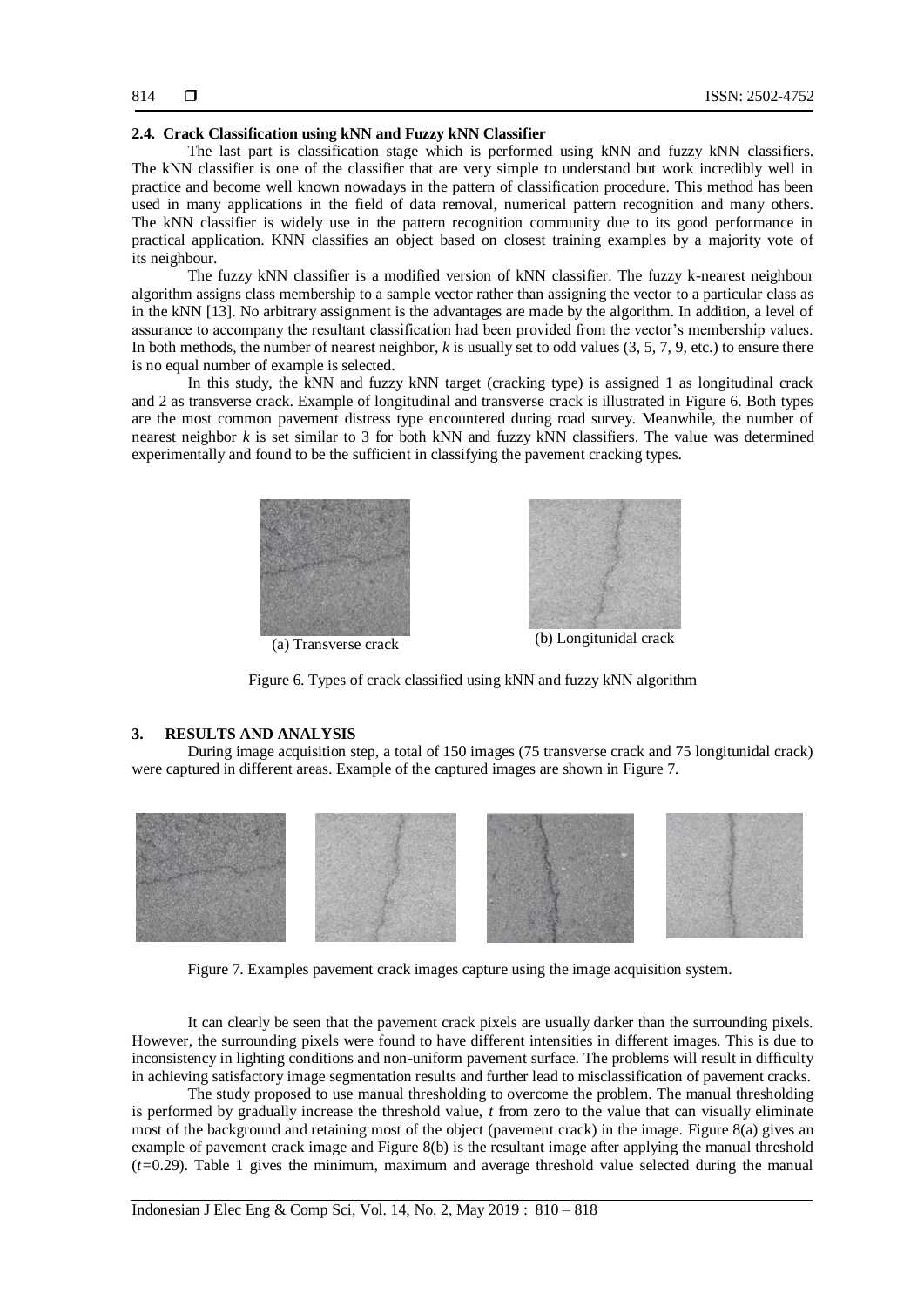thresholding process. These value were obtained thorough analysis of 150 images, as mentioned previously. Table 1. The Minimum, Maximum and Average Threshold Value for 150 Crack Images

|               |         | Threshold value, t |         |
|---------------|---------|--------------------|---------|
| Type of crack | Minimum | Maximum            | Average |
| Longitunidal  | 0.25    | 0.39               | 0.35    |
| Tranverse     | 0.26    | 0.38               | 0.34    |
|               |         | Average            | 0.35    |

It can be seen that the manual image thresholding has partially removed the background pixels with higher intensity values. Unfortunately, the method was unable to eliminate the background pixels having intensity similar or lower than the pavement crack intensities. Therefore, a median filter was applied to reduce the image noise. Subsequent, image erosion was implemented to the resultant image and image filled was used to fill a holes on object of image to get a sharp of object image. Lastly, the process of remove unwanted image using image remove small area and that is the resultant image for image processing stage. Figure 8 give an example of a crack image and the results after applying the image processing techniques.





(a) Original image (b) RGB to grayscale image conversion and manual threshold  $(t=0.29)$ 











Figure 8. Example of pavement cracking image and its resultant images after applying image processing techniques

Feature extraction was applied to the processed images to extract pavement crack information. Two features called the length of major axis and minor axis by propose *delta\_x* and *delta\_y* were extracted. Both features were then fed into kNN classifier to identify the type of crack. Table 2 gives examples of crack, value of *delta\_x* and *delta\_y* and type of crack classified by the kNN classifier.

For each crack type, 25 randomly selected images was used to evaluate the classification performance of kNN classifier while the remaining images were used to build the kNN committee. In this study, the number of nearest neighbor, *k* is set to *3* for all analyses. Classification performance of kNN classifier was evaluated in term of accuracy and processing time, and further compared with the fuzzy kNN classifier. Processing time refers to the time interval between the image features extraction and classification step. The image processing step was not accounted for processing time due its manual processing. Table 3 summarises the achievement of the classifiers. For a fair comparison, the number of nearest neighbor *k* for fuzzy kNN classifier is set to 3, similar to the kNN classifier.

*Characterization of cracking in pavement distress using image processing techniques and… (A. Ibrahim)*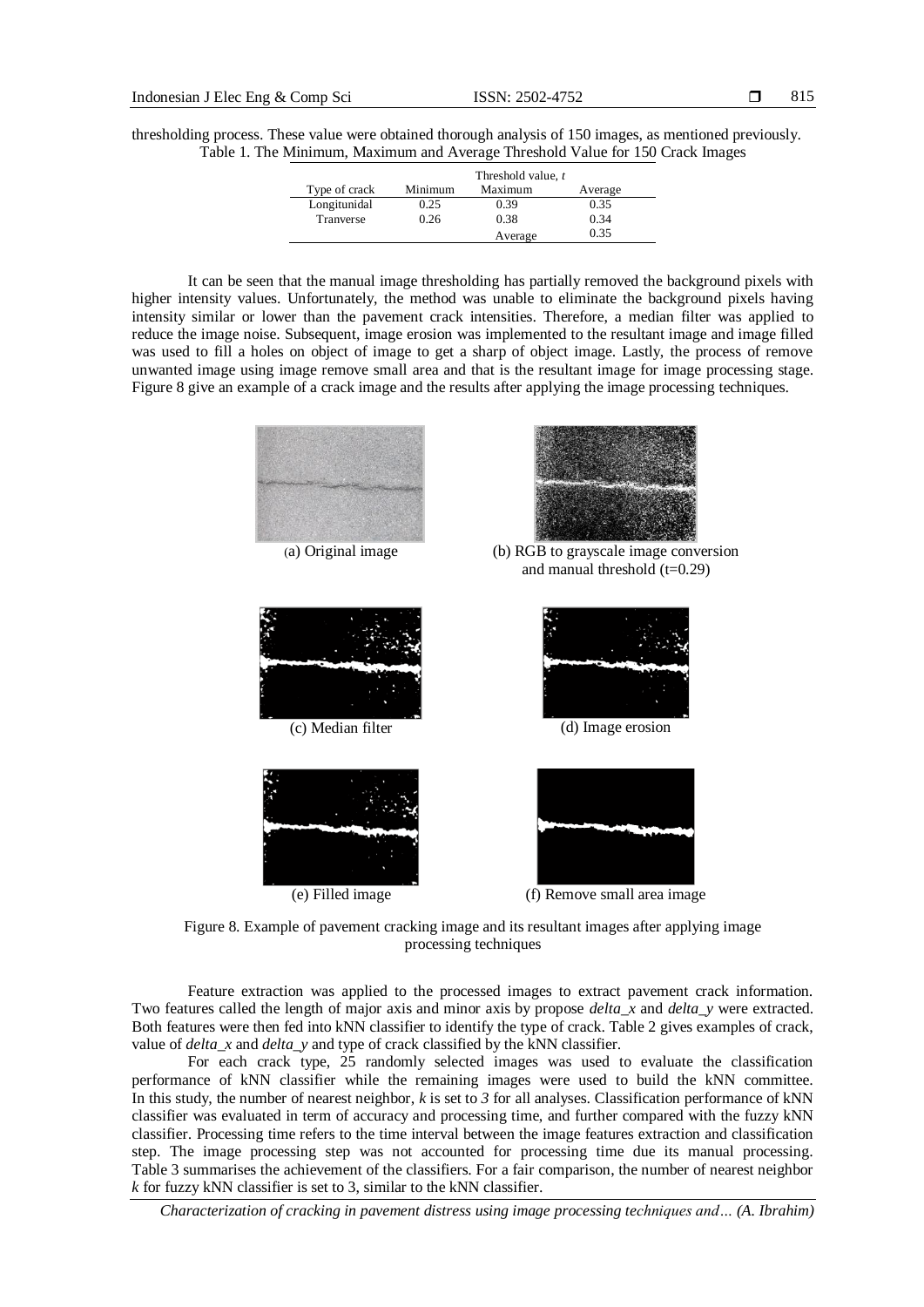Referring to Table 3, classification accuracy of kNN classifier was found similar to the fuzzy kNN classifier. Three (3) logitunidal and two (2) tranverse crack images was wrongly classified by both classifier. Further investigation on the resultant image found that the presence of noise after the image processing step has led to misclassification of the crack type. However, classification using kNN classifier is more efficient since its processing time is slightly lower than the fuzzy kNN classifier, and thus chosen as the final classifier.





Table 3. Classification Performance using kNN and Fuzzy kNN Classifier for Longitudal and Tranverse Crack

|               | kNN                      |                    | <b>FkNN</b>     |                         |
|---------------|--------------------------|--------------------|-----------------|-------------------------|
|               | Classiffication accuracy | Average processing | Classiffication | Acerage processing time |
| Type of crack | (96)                     | time(s)            | accuracy (%)    |                         |
| Longitunidal  | 88.00                    | 5.1464             | 88.00           | 7.2330                  |
| Tranverse     | 92.00                    | 6.0641             | 92.00           | 9.0598                  |

Indonesian J Elec Eng & Comp Sci, Vol. 14, No. 2, May 2019 : 810 – 818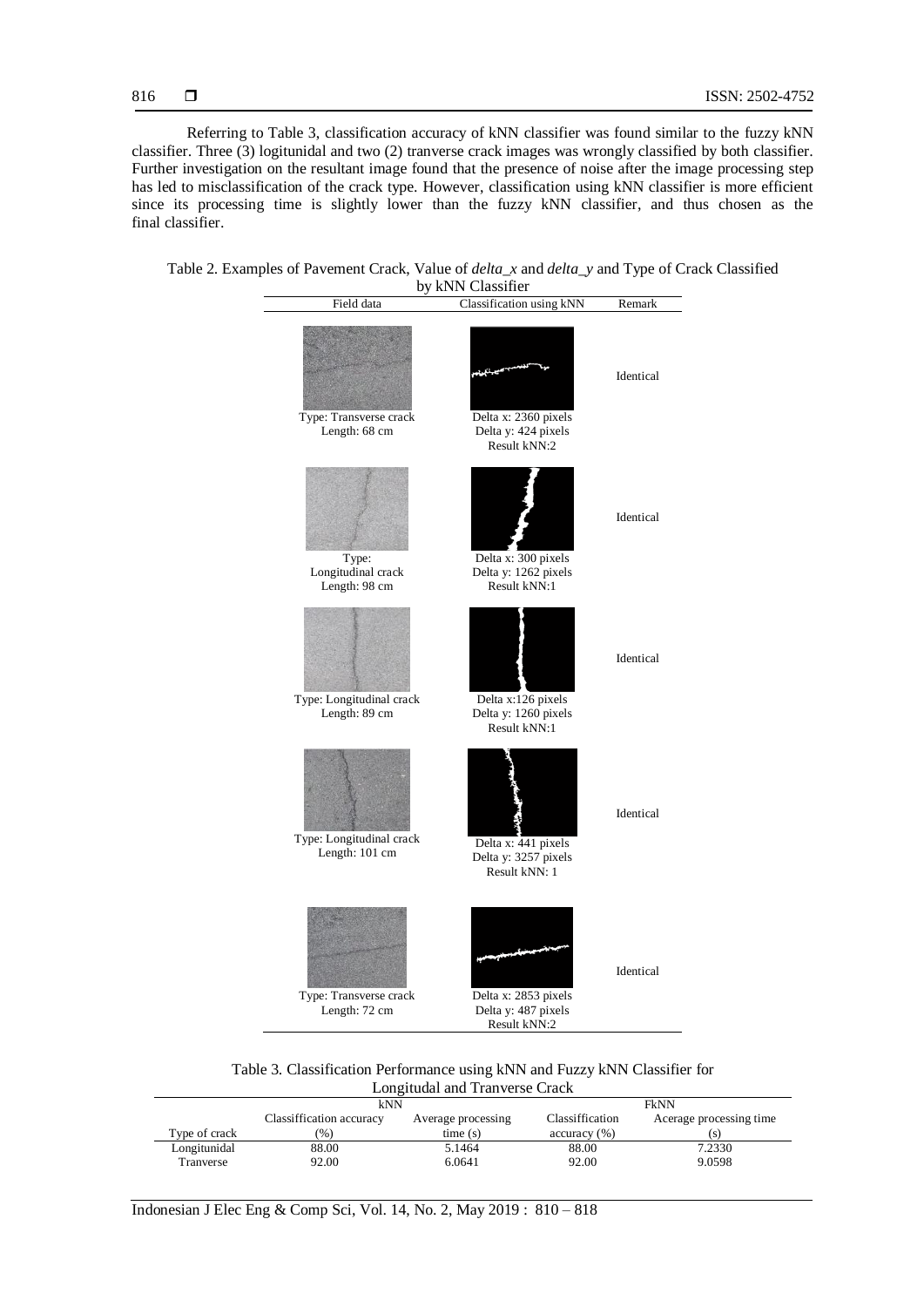| Indonesian J Elec Eng & Comp Sci | ISSN: 2502-4752 |       |        |  |
|----------------------------------|-----------------|-------|--------|--|
|                                  | Average         | 90.00 | 8.1464 |  |
| <b>CONCLUSION</b>                |                 |       |        |  |

#### A semi-automated pavement distress characterization analysis using image processing and AI was successfully developed based on the results obtained from images acquisition and analysis. The basic tool that was used in images capturing process has significantly improved the consistency and quality of photo taken at the site. The program development using MATLAB software was success and able to analyse cracking images with good consistency and reliability.

The evaluation of the effectiveness of Artificial Intelligence by detecting of cracking in pavement distress was completely achieved by using between kNN and fuzzy kNN classifier. The effectiveness of this research includes processing time to classify the pavement distress. On average, this study consumes not more than a minute of processing time to detect on cracking of pavement distress. Lower images processing time and the capability of repeating the same procedures on a thousand of images without fatigue could be the main key in replacing human limited capability in images analysing. The verification of the results obtained from AI analysis based on comparison with the field data produced an excellent agreement. Thus, the semi-automated AI system was able to identify the cracking pattern from pavement distress based on the images analysis using kNN and fuzzy kNN classifier.

## **ACKNOWLEDGEMENTS**

The author would like to thank to Highway and Traffic Engineering Lab and Advanced Rehabilitation Engineering in Diagnostic and Monitoring Research Group (AREDiM), UiTM for providing facilities in the area of study. Also, appreciation goes to the Ministry of Higher Education (MOHE) for giving great privilege in providing scholarship as inspiring encouragement for the success of this research.

### **REFERENCES**

- [1] C. Koch, K. Georgieva, V. Kasireddy, B. Akinci, and P. Fieguth, "*A review on computer vision based defect detection and condition assessment of concrete and asphalt civil infrastructure*", Advanced Engineering Informatics, 29(2), 196-210, 2015.
- [2] H. Zakeri, F.M. Nejad and A. Fahimifar. "*Image Based Techniques for Crack Detection, Classification and Quantification in Asphalt Pavement: A Review.*" Archives of Computational Methods in Engineering 1-43, (2016).
- [3] M. Gopikrishna, G. Baladi, T. Dawson, M. Prohaska, and K. Thomas. "*Impacts of Maintenance Treatments on the Life Cycle Pavement Condition and Distress of the LTPP SPS-3 Test Sections*." In Transportation Research Board 95th Annual Meeting, no. 16-5077. 2016. B. Smith, "*An approach to graphs of linear forms,* 2016.
- [4] D. Wang, C.F. Augusto, M. Goeke, M.P. Wistuba, and Y. Tsai. "*A multi-scale diagnosis model for asphalt pavement cracking in China*." In Functional Pavement Design: Proceedings of the 4th Chinese-European Workshop on Functional Pavement Design (4th CEW 2016, Delft, The Netherlands, 29 June-1 July 2016, 2016.
- [5] L. Li, and K.C.P. Wang. "*Bounding Box–Based Technique for Pavement Crack Classification and Measurement Using 1 mm 3D Laser Data*." Journal of Computing in Civil Engineering 30, no. 5, 2016.
- [6] A. Banharnsakun. "*Hybrid ABC-ANN for pavement surface distress detection and classification*." International Journal of Machine Learning and Cybernetics 8, no. 2, 2017.
- [7] H. Rababaah, "*Asphalt pavement crack classification: A comparative study of three AI approaches: Multilayer perceptron, genetic algorithms and self-organizing maps*." PhD diss., Indiana University South Bend, 2005.
- [8] T. Saar and O. Talvik. "*Automatic asphalt pavement crack detection and classification using neural networks*." In Electronics Conference (BEC), 2010 12th Biennial Baltic, pp. 345-348. 2010.
- [9] P. Lv, P. Yang, Y. Dong and L. Gu. "*BALLKNN: An efficient and scalable KNN based on Euclidean similarity.*" 2016 IEEE International Joint Conference on Neural Networks (IJCNN), pp. 5141-5148., 2016.
- [10] P. Thamilselvan J.G.R. Sathiaseelan. "*A comparative study of data mining algorithms for image classification*." International Journal of Education and Management Engineering 2, 2015.
- [11] S.S. Tabrizi, and N. Cavus. "*A hybrid KNN-SVM model for Iranian license plate recognition*." Procedia Computer Science 102:588-594, 2016.
- [12] A. Shubair, S. Ramadass and A.A. Altyeb. "*kENFIS: kNN-based evolving neuro-fuzzy inference system for computer worms detection*." Journal of Intelligent & Fuzzy Systems 26, no. 4, 2014.
- [13] S. Sajadi, and M. Amirfakhrian. "*Fuzzy K-Nearest Neighbor Method to Classify Data in a Closed Area*" International Journal of Mathematical Modelling & Computations 3, no. 2, 109-114, 2013.